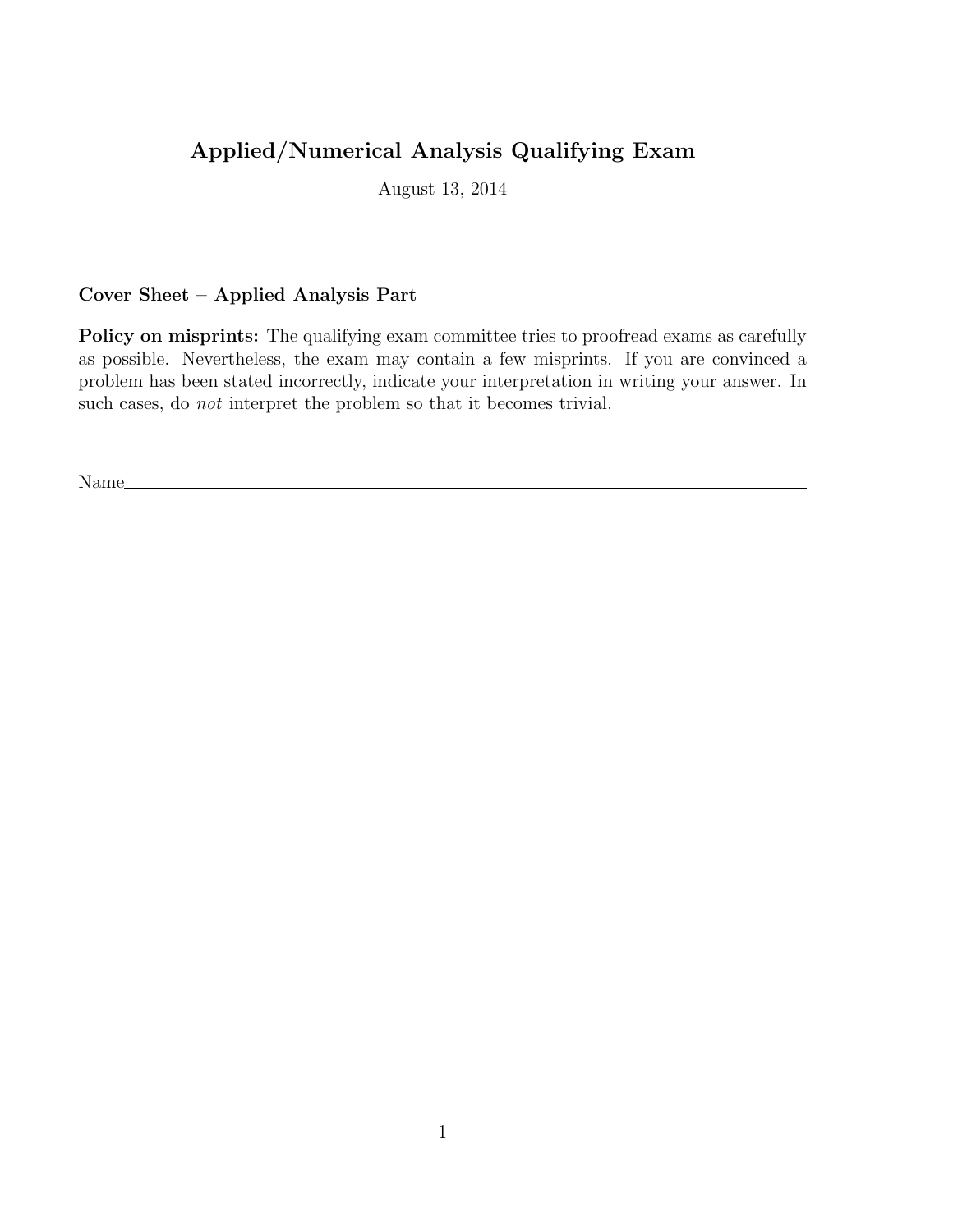## Combined Applied Analysis/Numerical Analysis Qualifier Applied Analysis Part August 13, 2014

Instructions: Do any 3 of the 4 problems in this part of the exam. Show all of your work clearly. Please indicate which of the 4 problems you are skipping.

**Problem 1.** Let f be a  $2\pi$ -periodic function.

(a) Sketch a proof of the following: If f is a piecewise  $C^{(1)}$  (i.e., can have jumps), and if  $S_N = \sum_{n=-N}^N c_n e^{inx}$  is the N<sup>th</sup> partial sum of the Fourier series for f, then, for every  $x \in \mathbb{R}$ ,

$$
\lim_{N \to \infty} S_N(x) = \frac{f(x^+) + f(x^-)}{2}.
$$

(b) Show that if f is  $C^{(1)}$ , then the convergence is uniform.

Problem 2. Consider the boundary value problem

$$
u'' = f, \ u(0) - u'(0) = 0, \ u(1) + u'(1) = 0. \tag{2.1}
$$

- (a) Find the Green's function,  $G(x, y)$ , for  $(2.1)$ .
- (b) Show that  $Gf(x) = \int_0^1 G(x, y)f(y)dy$  is compact and self adjoint on  $L^2[0, 1]$ .
- (c) State the spectral theorem for compact, self-adjoint operators. Use it to show that the (normalized) eigenfunctions of the eigenvalue problem  $u'' + \lambda u = 0$ ,  $u(0) - u'(0) =$ 0,  $u(1) + u'(1) = 0$  form a complete orthonormal set in  $L^2[0,1]$ . (Hint: How are the eigenfunctions of G related to those of  $u'' + \lambda u = 0$ ,  $u(0) - u'(0) = 0$ ,  $u(1) + u'(1) = 0$ ?)

**Problem 3.** Let  $k(x, y) = x^2y^3$ ,  $Ku(x) = \int_0^1 k(x, y)u(y)dy$ , and  $Lu = u - \lambda Ku$ .

- (a) Show that L has closed range.
- (b) Determine the values of  $\lambda$  for which  $Lu = f$  has a solution for all f. Solve  $Lu = f$  for these values of  $\lambda$ .
- (c) For the remaining values of  $\lambda$ , find a condition on f that guarantees a solution to  $Lu = f$  exists. When f satisfies this condition, solve  $Lu = f$ .